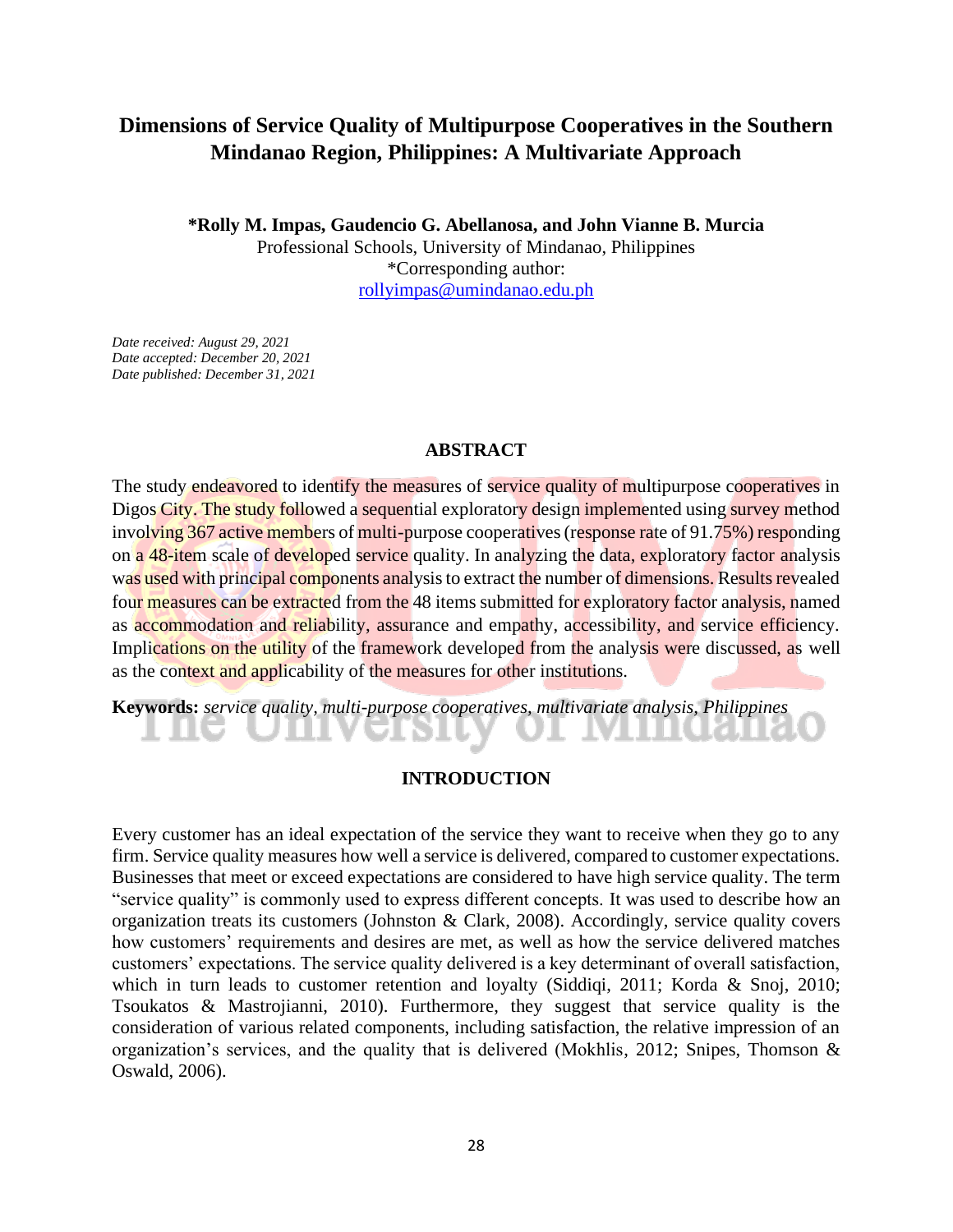Service quality as perceived by customers has been given increased attention in its inception, due to its specific contribution to business competitiveness, developing satisfied and loyal customers (Zeithaml, Berry & Parasuraman, 1996; Grönroos, 1990; Grönroos, 1984). This makes service quality a very important construct to understand by firms by knowing how to measure it and making necessary improvements in its dimensions where appropriate especially in areas where gaps between expectations and perceptions are wide. Accordingly, services quality is described as SERVQUAL by five dimensions constructs namely reliability, responsiveness, assurance, empathy and tangibles (Zeithaml, Berry & Parasuraman, 1996; Parasuraman, Berry & Zeithaml, 1990). Basically, these dimensions represent the consumer's criteria of judging service quality.

Service quality has drawn attention of researchers in the field of banking, finance, and credit studies in recent decades. It has become a significant subject because of its impact on customer loyalty. Today, the increasing awareness among customers of their rights, changing demands and highly competition requires constant progress in service quality from the bank for their customers to stay loyal (Korda & Snoj, 2010; Kheng, Mahamad, Ramayah & Mohasab, 2010; Culiberg & Rojsek, 2010). This body of research examined the extent of service quality delivery in retail banks that eventually leads to customer loyalty. To a proper extent, service quality can even be used to differentiate between two service provider's services and to win strategic competitive advantage (Jugenissova, Yin-Fah, Lim and Han, 2014; Dabholkar, 2015; Caruana, 2002; Ennew & Binks, 1999). However, very limited studies were conducted especially for multipurpose cooperatives – financial institutions which were not present and considered feasible business model for most Western countries.

Credit and multi-purpose cooperatives are being considered mechanisms to manage risk for members. They help the members to save for the future through monthly contribution and strengthen the communities by providing and payment of local taxes (Saharkhiz, 2009; Bergendahl & Lindblom, 2008). Consumers need financial services brought by cooperatives for personal financial use, making cooperatives as one of the fundamental institutions that contribute to economic development of a country and its regions (Mishra, Sahoo, Mishra & Patra, 2010; Oliver, 2014; Sadek et al., 2010).

In the Philippines, despite the various laws passed and government interventions being implemented, early cooperatives were generally a failure, grounding on the issue of its service delivery (Habaradas & Umali, 2013). Filipino economists and students of cooperatives in this country have often attributed the failure of cooperative societies in this country due to incompetent management, lack of proper understanding of the principles, practices, true aims, and purposes of cooperative associations, political interference particularly in the collection of overdue accounts, lack of compensation of officers, inadequate character and moral responsibility in handling the other fellow's money, lack of adequate safeguard against unscrupulous officers who took advantage of their position to grant loans to themselves and their compadres which later proved disastrous to its service delivery systems, the dominance of the individualistic attitude instead of the spirit of cooperation among the people, inability of cooperatives to secure adequate capital, among others (Quiñones, 2013; Sam & Sam, 2013; Annonuevo, 2011).

Despite the technological development that happens in the country, remains basically as a city whose people depends on credit for multifarious purposes. A study reported that most credit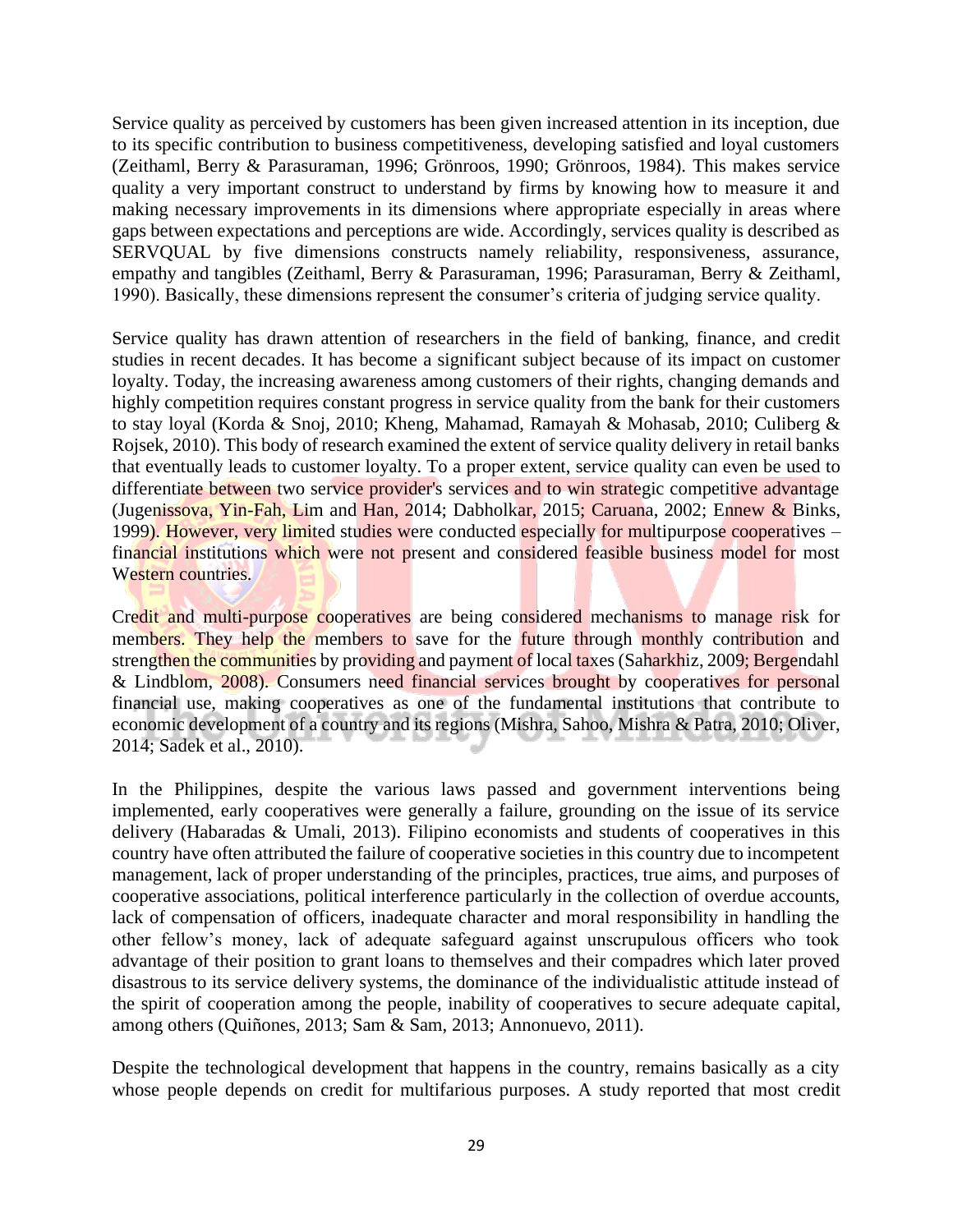cooperatives suffer tremendously towards maintaining its market due to noted ineffectiveness in the promotion of cooperative organizations as well as it institutional inadequacies, such as inadequate marketing facilities (Castillo & Castillo, 2017; Guinto & Otahara, 1999). Also, the fundamental cause of failure in a cooperative enterprise is the lack of proper understanding of the principles and true aims of cooperative associations, and the non-adherence to them in actual operation of cooperative enterprises (Ofreneo, 2013).

The lack of characterization on how multi-purpose cooperatives deliver its services is still felt. The premise of the foregoing idea inspired the researcher to conduct a study on determining the dimensions of service quality of multi-purpose cooperatives in Digos City in Southern Mindanao, Philippines using exploratory factor analysis, since it would pave the way for the cooperatives to identify what comprises or composes its service delivery quality for the sake of efficient and effective service delivery. These are the fundamental reasons why this treatise was proposed.

## **METHOD**

#### *Design*

This study used a non-experimental quantitative research design particularly the exploratory method. This design is suitable in scale or instrument development, to develop a classification for testing, or to identify variables (Cameron, 2009).

In this study, the exploratory research design was used to extract the measures that characterize or describe the service quality of multi-purpose cooperatives in Digos City by using interview to form the items of the scale, followed by gathering quantitative data and analyzing the same using exploratory factor analysis (EFA) to extract or "explore" these factors.

#### *Research Locale*

This study was conducted in Digos City, the capital and component city of the Province of Davao del Sur in Southern Mindanao, Philippines, and is home to 169,393 citizens based on 2015 census. In particular, the study involved multi-purpose cooperatives located within the confines of the *poblacion* area. The studied area included cooperatives situated within the heart of the city, as they are more accessible to go to.

#### *Population and Sample*

The researchers used proportionate-to-size simple random sampling in determining the number of client-members of three multi-purpose cooperatives as this study's respondent sample. In this study, a total of 400 respondents were randomly chosen until the desired sample size is attained. The sample size was also assured to be acceptable based on the number of items in the final survey questionnaire to avoid factor rotation issues (Velicer & Jackson, 1990).

| Name of Cooperative                             |     | $\frac{0}{2}$ |
|-------------------------------------------------|-----|---------------|
| Digos Market Vendors' Multi-Purpose Cooperative | 200 | 50.0          |
| King Cooperative                                | 100 | 25.0          |
| Bansalan Credit Society (BCS)                   | 100 | 25.0          |
| Total                                           | 400 | 100.0         |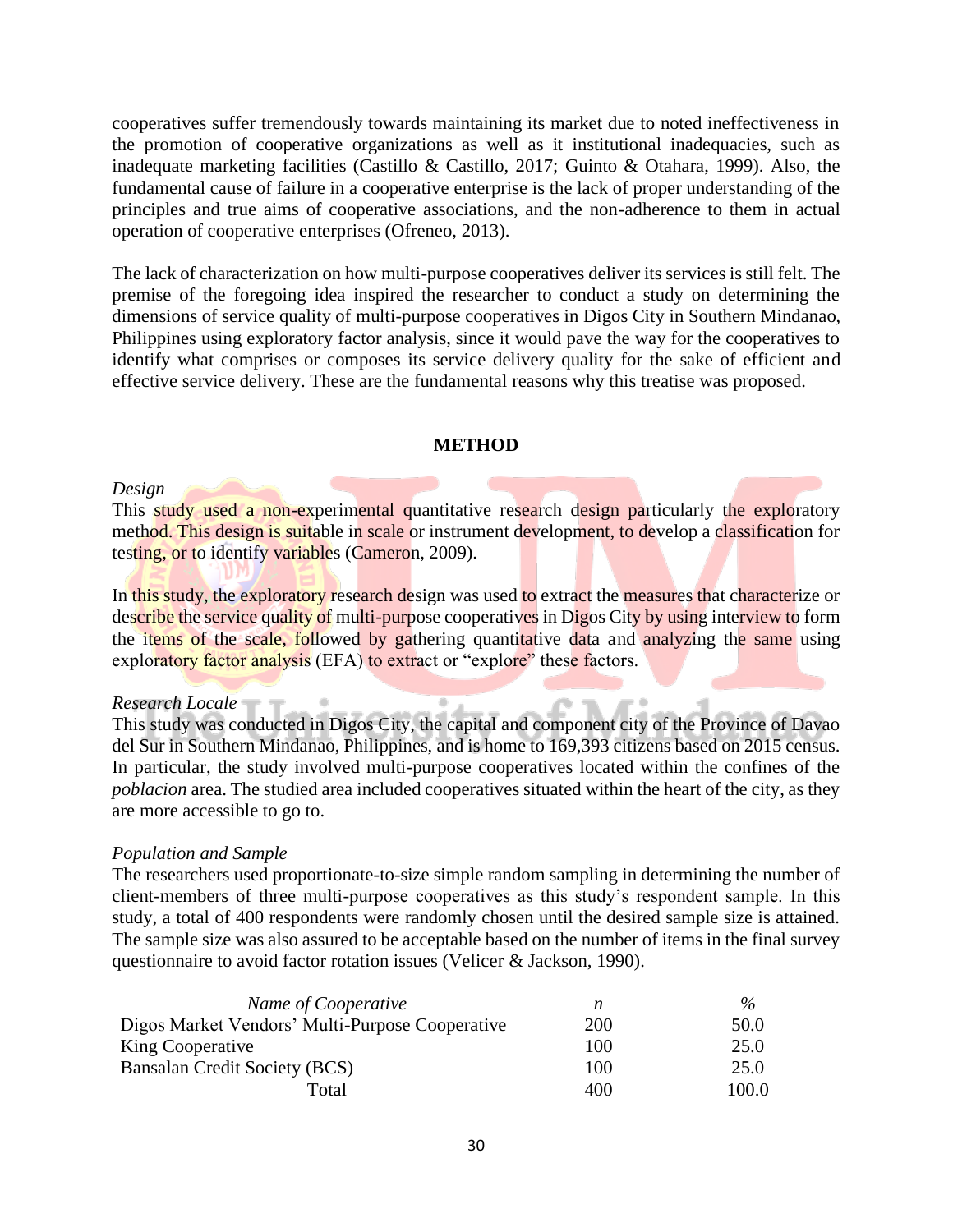In qualifying the respondents of the study, any active member for the last six months before the conduct of the survey, who are classified as members of good standing (MIGS), have availed of any fiduciary services of the cooperative, a resident of Digos City, and at least 18 years old at the time of the study, are targeted as prospect respondents. Exclusion criteria, on the other hand, was defined as follows: cooperative member who are students and were younger than 18 years old at the time of the study, active members with less than six months membership, and inactive members, i.e., members not in good standing.

#### *Instrument*

This study adopted the scale of Soriano (2014). The scale contains 48 questions or situations that characterize the service attributes of the services of PAG-IBIG Fund Davao City Branch. The initial reliability coefficient of the instrument was found to be very reliable, having an alpha value of 0.94. The scale was adopted due to the similarity of the purpose of the previous study with the current study. Refinement of the questionnaires was done through the assistance of the adviser and four validators who ensured its validity.

## *Data Collection and Analysis Procedure*

The researchers sent letters of permission to conduct the study, signed by the adviser and favorably endorsed by the Dean of the Professional Schools, to the General Managers and the Board of Directors of multi-purpose cooperatives in Digos City. Consequently, the research instruments adopted were translated into vernacular for easier understanding of the respondents. Prior to the distribution of the questionnaires, the researcher and the assigned enumerators explained to the respondents the rationale of the study for them to understand its importance. Survey questionnaires were administered and either handed personally by the researcher to the identified respondents or through the assistance of the front desk staff of multi-purpose cooperatives. This was done to ensure 100% retrieval of the questionnaire and to provide immediate response to any possible inquiries. The respondents were given enough time to answer the questionnaire. Subsequently, the questionnaires were retrieved and checked for any missing entries. They were collected immediately after being filled-out. The survey was conducted for two weeks commencing second week until last week of September of 2014.

After retrieval, the responses were tabulated and processed using appropriate statistical tools. Exploratory factor analysis enabled the researcher to determine the number of components of service quality. Item loadings were determined and items with similar themes were labeled with appropriate component names. Items that are did not reach the cut-off point or have doubleloadings were eliminated.

## **RESULTS**

Results of the statistical assumptions tests indicated that the data set is appropriate for factor analysis. Under EFA, principal component factor analysis is used to attain dimensionality of the service quality scale/questionnaire used and come up with the service quality measures that of the multi-purpose cooperatives. The Kaiser-Meyer-Olkin (KMO) Index is a measure used for assessing sampling adequacy (Kaiser & Rice, 1974). It is also used as an index in comparing the magnitudes of the observed correlation coefficients and partial correlation coefficients to determine if the data are likely to coalesce on components. This measure ranges from the values 0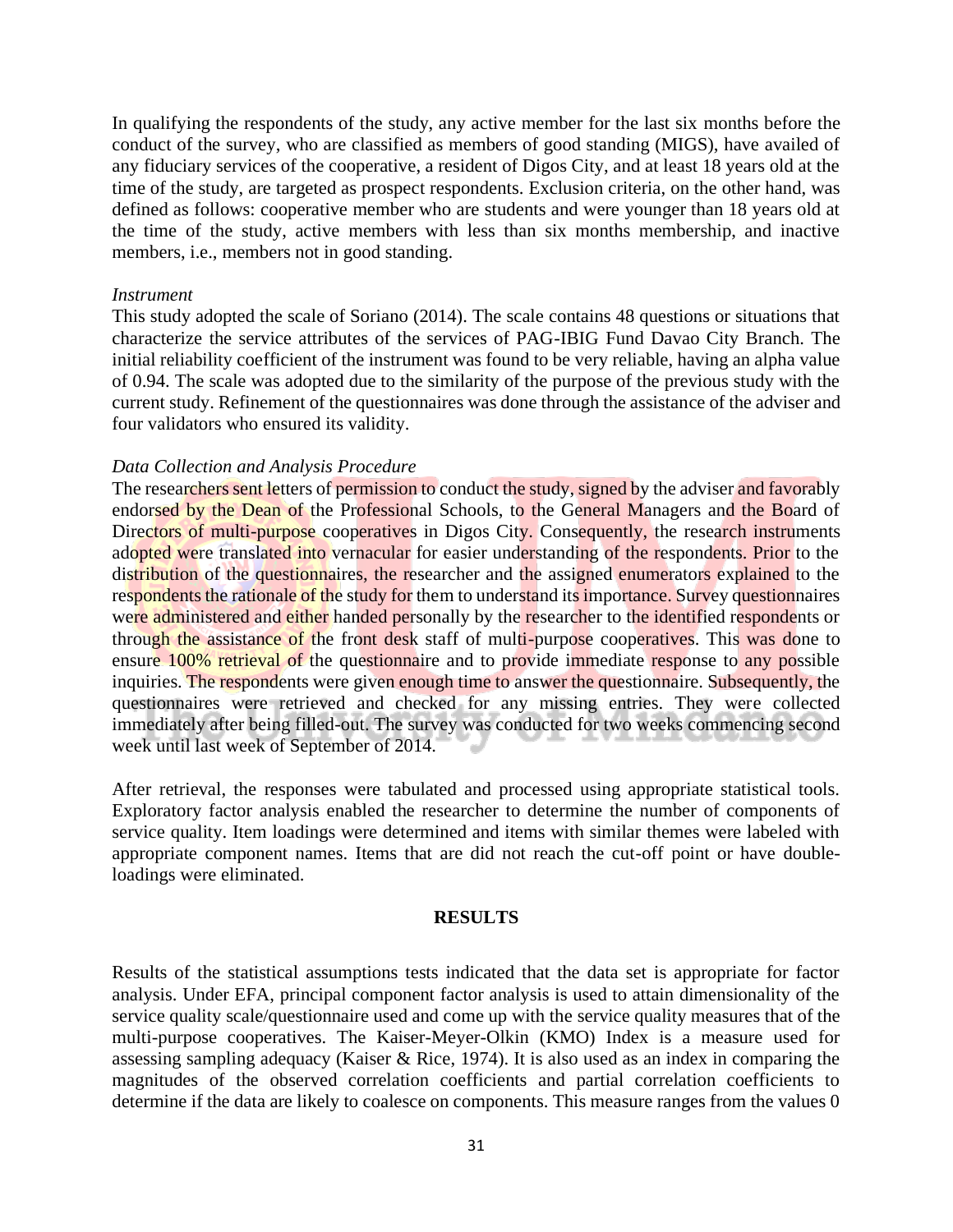to 1; a value of 0.6 is suggested minimum for a satisfactory factor analysis to proceed but values closer to 1 are better. In Table 1, the test result for KMO index is 0.968. The result suggested that the sample size is adequate and "meritorious" as it surpassed the acceptable value of 0.6. This result is an overall index saying that the data support the use of exploratory factor analysis, and that the data may be grouped into smaller sets of underlying factors. The result therefore confirms that the gathered dataset from 400 respondents is appropriate for factor analysis.

Moreover, analysis also included the Bartlett's test of sphericity. In this study, table 2 shows that the test value is high (19,990), degree of freedom (df) of 1128,  $p<0.05$ . Therefore, the dataset is deemed appropriate for factor analysis (Stewart, 1981). The significance value of Bartlett's test of sphericity should be less than 0.05 to be small enough to reject the hypothesis (Armstrong  $\&$ Soelberg, 1968).

|  |  |  |  | Table 1. KMO and Bartlett's Test Result |  |  |  |
|--|--|--|--|-----------------------------------------|--|--|--|
|--|--|--|--|-----------------------------------------|--|--|--|

|                                                        | Value            |        |  |
|--------------------------------------------------------|------------------|--------|--|
| Kaiser-Meyer-Olkin (KMO) Measure of Sampling Adequacy. |                  | 0.968  |  |
| <b>Bartlett's Test of Sphericity</b>                   | Approx. $\chi^2$ | 19,990 |  |
|                                                        | df               | 1128   |  |
|                                                        | <i>p</i> -value  | < 0.01 |  |

The data was subjected to principal component analysis (PCA) to determine the factor structures. Principal component analysis (PCA) is employed to determine whether certain items measure common factors (Henson & Roberts, 2006). An orthogonal rotation (VARIMAX) technique was used since it can produce a clearer structure in terms of the content validity of the factors (Beavers et al., 2013). In this study, the cut-off point of  $\pm 0.50$  for the coefficient was used for the 48-item scale. Setting the cut-off point above the minimum threshold results in an improved factor structure and assisted in formulating the factor rotation.

The standard result of exploratory factor analysis can be identified using the latent roots criterion through getting the total value of the variances explained. The total variance explained shows the result by identifying the value of the eigenvalues of the factors and the variance of each factor (Howe, 1999). Based on the analysis, 44 of the items successfully loaded out of the 48 items subjected in the extraction procedure. Also, results of the latent root criterion reveal that four factors or components can be extracted from the 48 items submitted for dimensional reduction. These four factors explained 70.468% cumulative variations in the data.

The four components or measures of service quality of multi-purpose cooperatives of Digos City are identified based on the item loadings. Based on the rotated component matrix, there are four components generated using principal component analysis. Table 2 shows the factor loadings of the items that comprise the first component or dimensions of service quality. There are 18 items that were found out to comprise the first dimension. These attributes speak of a service that strives to accommodate its clients in the most risk-free ways, delivering services to its reliability, and advocating for service delivery as it promised to its clients. Thus, this dimension is named "accommodation and reliability" dimension.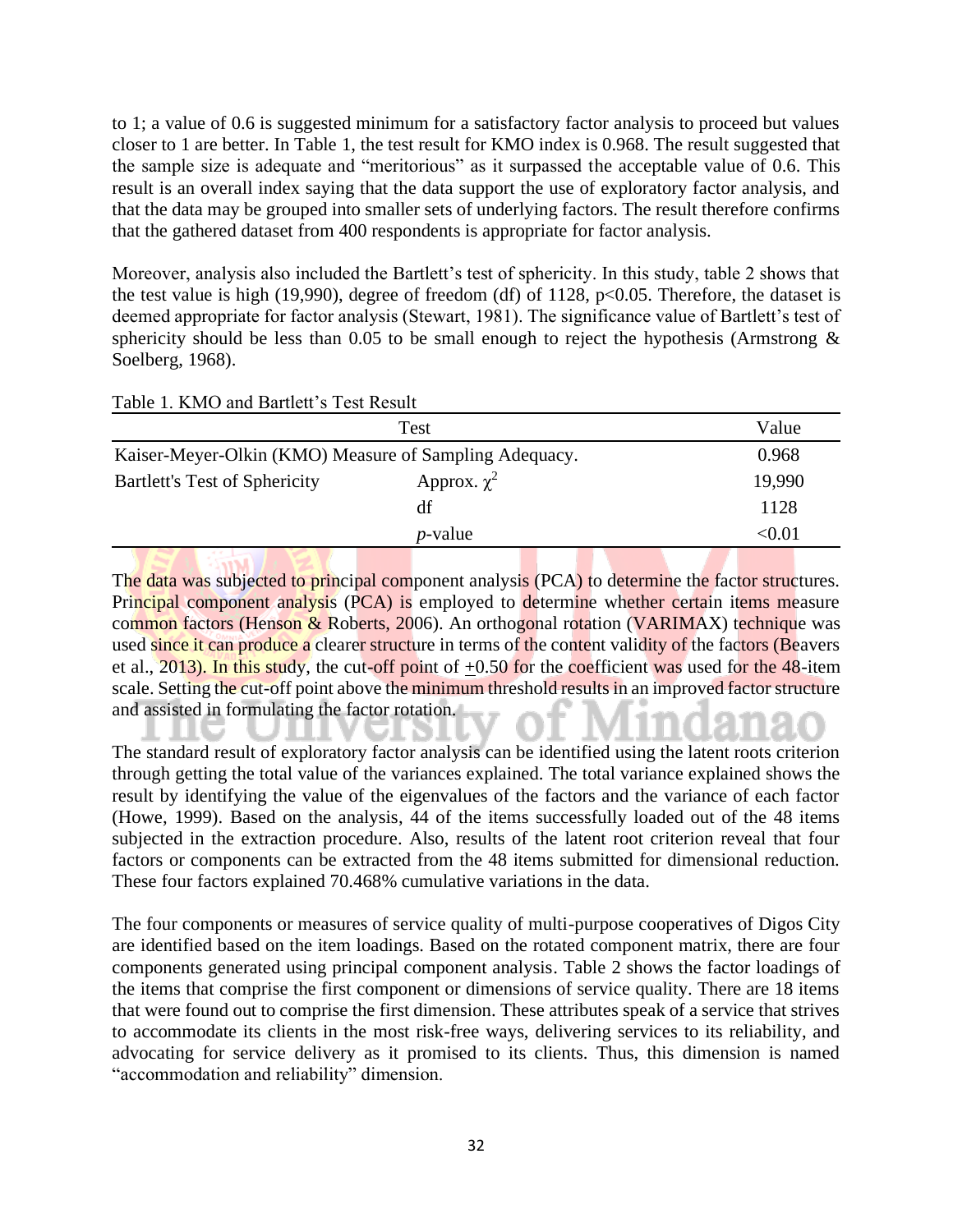# Table 4. Rotated Component Matrix

| Item Number                                                                                                                      |      | Component      |   |   |  |
|----------------------------------------------------------------------------------------------------------------------------------|------|----------------|---|---|--|
|                                                                                                                                  |      | $\overline{2}$ | 3 | 4 |  |
| Displaying in anti-scam posters and ads<br>1.                                                                                    | .753 |                |   |   |  |
| Resorting to legal and administrative actions to<br>2.<br>scammers and employees who participate<br>inj<br>fraudulent activities | .738 |                |   |   |  |
| 3. Regularly reminding members to report scams and<br>fraudulent activities                                                      | .729 |                |   |   |  |
| Discouraging multiple transactions at one time by a<br>4.<br>single person                                                       | .718 |                |   |   |  |
| Discouraging employees in accepting tips from clients<br>5.                                                                      | .710 |                |   |   |  |
| Requiring representatives to present IDs or proofs of<br>6.<br>processing in behalf of the applicant(s)                          | .701 |                |   |   |  |
| Having good lightings<br>7.                                                                                                      | .668 |                |   |   |  |
| Having very corporate and professional office setup<br>8.                                                                        | .652 |                |   |   |  |
| 9. Conducting caravans and participating in job fairs                                                                            | .648 |                |   |   |  |
| 10. Being spacious enough to accommodate more clients<br>at one time                                                             | .622 |                |   |   |  |
| 11. Having social network accounts that regularly update<br>new information or respond to clients' inquiries                     | .620 |                |   |   |  |
| 12. Being well-ventilated and air-conditioned                                                                                    | .609 |                |   |   |  |
| 13. Ensuring that its members are well-communicated and<br>informed                                                              | .604 |                |   |   |  |
| 14. Establishing partnership with certain agencies as<br>payment centers for loans                                               | .597 |                |   |   |  |
| 15. Catering clients' concerns prudently and properly                                                                            | .579 |                |   |   |  |
| 16. Using tri-media (TV, radio and printed ads) in<br>marketing its services                                                     | .544 |                |   |   |  |
| 17. Using current trends and technologies to promote its<br>services                                                             | .537 |                |   |   |  |
| 18. Screening people to minimize overcrowding                                                                                    | .521 |                |   |   |  |
| 19. Informing clients on interest rates prior to loan<br>application                                                             |      | .816           |   |   |  |
| 20. Having considerably low interest rates on loans                                                                              |      | .798           |   |   |  |
| 21. Offering interest rates on loans worth the clients' use<br>of the granted amount                                             |      | .786           |   |   |  |
| 22. Providing comfort rooms and segregated waste bins                                                                            |      | .783           |   |   |  |
| 23. Utilizing sophisticated office equipment and devices                                                                         |      | .782           |   |   |  |
| 24. Collecting monthly loan payments via company's<br>payroll system                                                             |      | .664           |   |   |  |
| 25. Having an inquiry booth that caters preliminary<br>questions or follow-ups                                                   |      | .600           |   |   |  |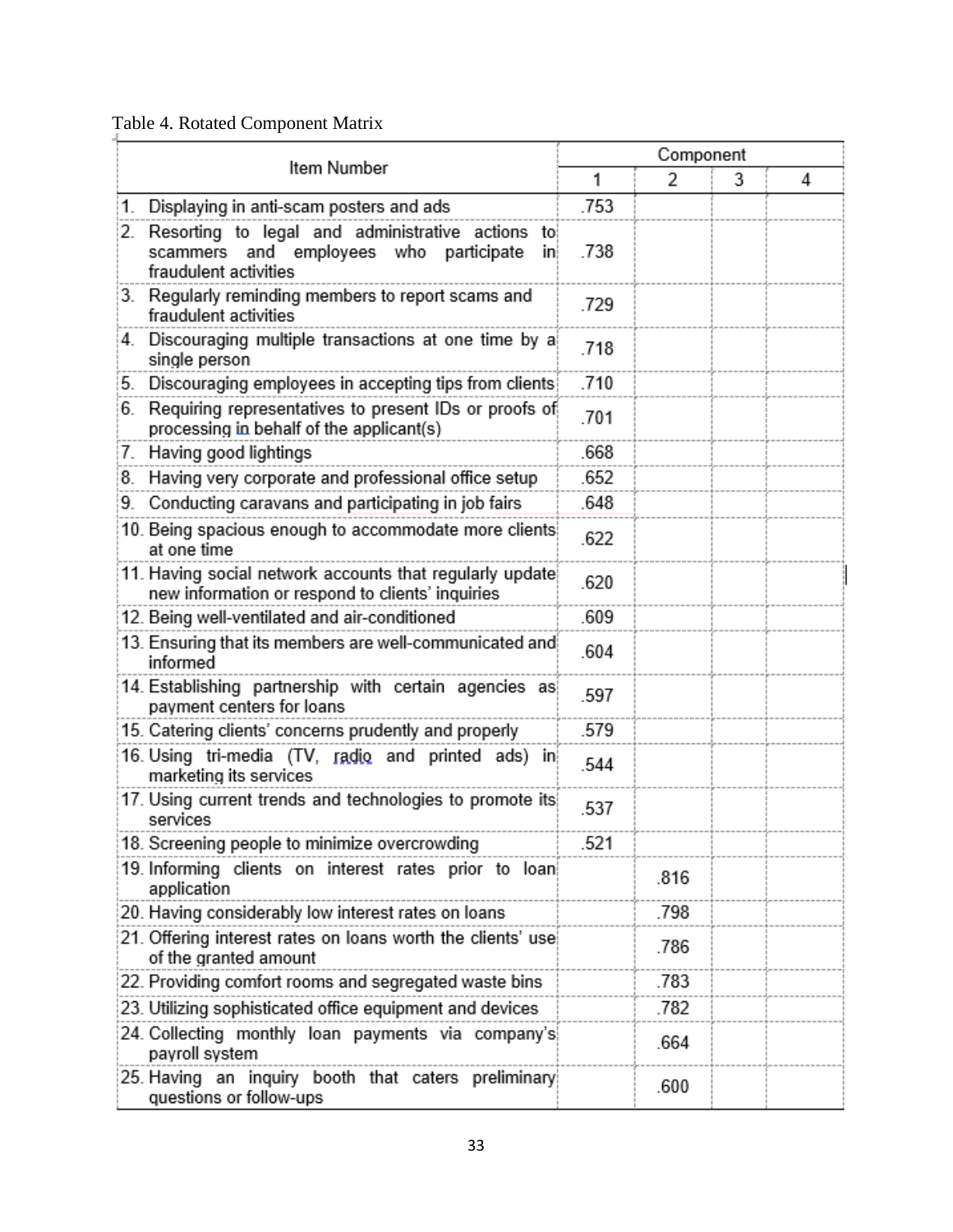| 26. Having employees who are willing to help clients in the<br>best ways possible                           | .593 |      |      |
|-------------------------------------------------------------------------------------------------------------|------|------|------|
| 27. Having employees who have fair treatments to all<br>clients                                             | .588 |      |      |
| 28. Assuring best efforts in processing loan applications                                                   | .582 |      |      |
| 29. Offering refreshments for waiting clients                                                               | .578 |      |      |
| 30. Extending condonation programs to cater delinquent<br>payers                                            | .559 |      |      |
| 31. Handling complaints in the most professional and<br>sincere way                                         | .542 |      |      |
| 32. Displaying television(s) so that waiting clients will not<br>get bored                                  | .531 |      |      |
| 33. Employees double-checking the requirements for<br>accuracy                                              | .529 |      |      |
| 34. Conducting public<br>information,<br>seminars<br>and<br>orientations regularly                          | .507 |      |      |
| 35. Offering separate waiting lines for clients with different<br>inquiries or transactions                 |      | .723 |      |
| 36. Imposing a certain number of minutes per client to<br>cater more clients in a day                       |      | .706 |      |
| 37. Being strict in terms of forfeiture of priority numbers if<br>the holder is not around                  |      | 637  |      |
| 38. Not processing loan applications with incomplete<br>requirements, wherever they came from               |      | .615 |      |
| 39. Having automated priority number generation                                                             |      | .591 |      |
| 40. Having separate lanes/priority lanes for pregnant<br>women, disabled persons and senior citizens        |      | .584 |      |
| 41. Having adequate number of employees to cater the<br>clients                                             |      | .559 |      |
| 42. Having mobile (SMS) or email notification schemes to<br>inform clients for approved and claimable loans |      | .511 |      |
| 43. Having loan application and processing not taking<br>much time                                          |      |      | .579 |
| 44. Making leaflets, brochures and posters available to its<br>clients                                      |      |      | .560 |

More so, factor loadings of the second dimension of service quality include 16 items. These attributes speak of a service that strives to be assuring of its services and empathizes with what the clients need. Such service quality attribute also speaks of the comfort and welfare of the clients from transaction towards future loan re-application. Thus, this dimension is named "assurance and empathy". Likewise, factor loadings of the third component or dimension of service quality include eight items. These attributes speak of a service that strives to make its transactions easier and its loan services accessible because it strives to offer. Thus, this dimension is named "accessibility".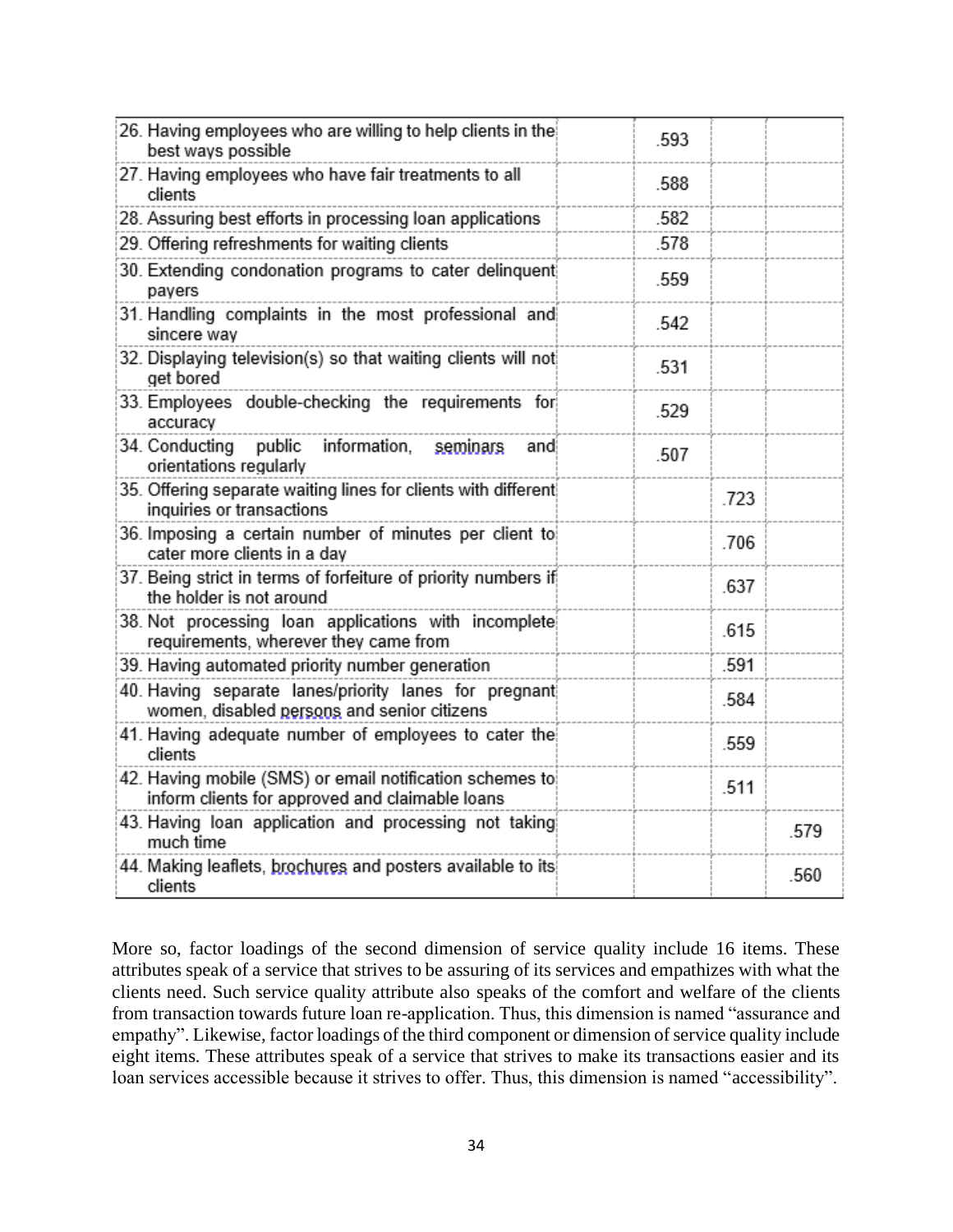Lastly, same table shows the factor loadings of the items that comprise the fourth component or dimension of service quality. There are only two items that were found out to comprise the fourth and last dimension. The items speak of having to process loan applications of clients that do not take much time, as well as making leaflets, brochures, and posters available to its clients. Thus, this dimension is named "availability".

## **DISCUSSION**

Results revealed four factors or measures that can be extracted from the 48 items submitted for exploratory factor analysis. The four components or dimensions of service quality of multi-purpose cooperatives of Digos City are accommodation and reliability, assurance and empathy, accessibility, and service efficiency.

There are 18 items that were found out to comprise the first dimension. The items speak about displaying anti-fixer posters and advertisements, resorting to legal and administrative actions to fixing activities, reminding clients to report fixing activities. It also talked on having an office with a corporate physical setup, conducting caravans, having an official website, and having security personnel that thoroughly screens people before entering the premises to avoid overcrowding. These attributes speak of a service that strives to accommodate its clients in the most risk-free ways, delivering services to its reliability, and advocating for service delivery as it promised to its clients. Thus, this dimension is named "accommodation and reliability" dimension. The first component generated affirms with the studies of Khan and Fasih (2014), Korda and Snoj (2010) and Johnston and Clark (2008), which averred that service quality describes how an organization treats its customers, how customers' requirements and desires are met, as well as how the service delivered matches customers' expectations. Furthermore, the study is corollary to the findings of Caruana (2002), which pointed out that service quality is the result of the comparison made by customers about what they feel service firms should offer, and perceptions of the performance of firms providing the services.

The second measure is assurance and empathy, since it covers items that discuss about assuring that the clients are knowledgeable of the interest rates of the cooperative prior to loan application, having considerably low interest rates and that paying for it is worth with what the client has used the amount loaned for. The dimensions also include items that discussed the provision of comfort rooms, utilizing sophisticated office equipment, having fair-treating employees, having inquiry booths, assuring best efforts in processing loan applications, extending condonation programs, double-checking the requirements for accuracy, conducting public information, seminars and orientations regularly, among others. These attributes speak of a service that strives to be assuring of its services and empathizes with what the clients need. Such service quality attribute also speaks of the comfort and welfare of the clients from transaction towards future loan re-application. This is corroborated by Ehigie's (2006) and Ladhari's (2008) study, purporting that excellence in service quality manifests a firm's capacity to provide peace and mind on its clients, understanding their needs and being aware of such needs. The increasing awareness among customers of their rights, changing demands and highly competition requires constant progress in service quality from the firms for their customers to stay loyal (Caruana, 2002). Soriano (2014) added that having to empathize and be affirmative to what the clients need is a manifestation of delivering of a high service quality that eventually leads to customer loyalty. Lastly, according to Ndubisi, Malhotra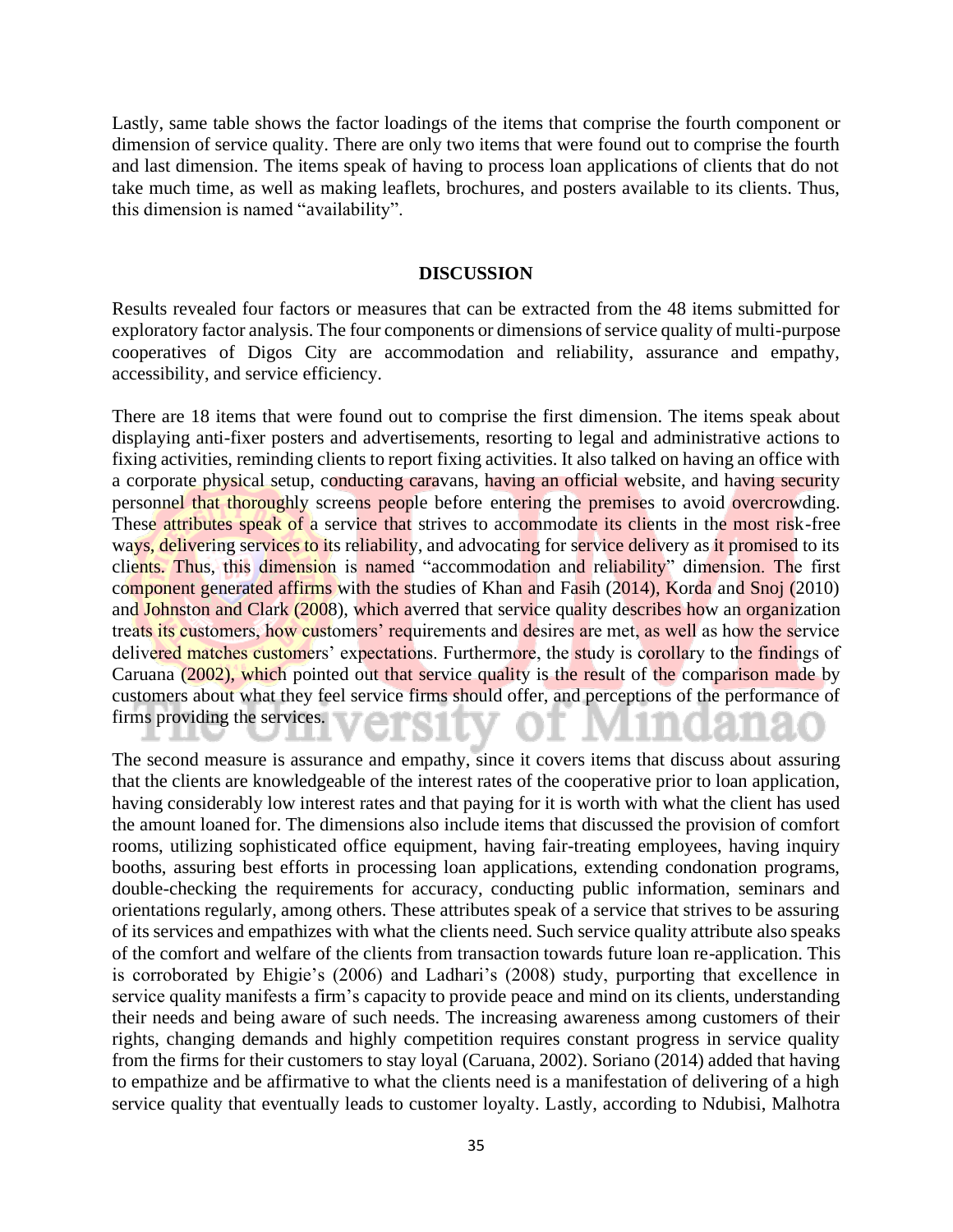and Wah (2008), the service provider's ability shall perform the promised service dependably and accurately. This is achieved through keeping promises to do something, assurance in providing right service, consistency of performance, among others.

The third component or dimension of service quality is accessibility, which covers items that speak of a service that offers separating waiting lines for clients with different inquiries or transactions, imposing a certain number of minutes per client to cater more clients, being strict in the forfeiture of priority numbers if the holder is not around when called, having automated priority number generation, having adequate number of personnel, having mobile or email notification schemes to inform clients of loan status, among others. This is comparable to the findings of Kumar et al. (2010), who found that accessibility is equated with how the firms instill confidence towards its clients. Moreover, Tsuokatos and Mastrojianni (2010) averred that as confidence in one's impressions about the firm increases, trust develops between the parties, and the cost of switching firm rises. Being accessible and providing leeway for accessibility becomes a defining trait for firms to be patronized more by clients (Khan & Fasih, 2014). In addition, this finding is parallel to the pronouncements of Culiberg and Rojsek (2010), stating that a firm's services such as prompt communication to the customer are vital. Customers are concerned whether they will be provided with the right information to the right customers promptly.

Lastly, the fourth component or dimension of service quality is service efficiency, which include having to process loan applications of clients that do not take much time, and making leaflets, brochures, and posters available to its clients. Looking on the commonality of the attributes, it is conclusive that the multi-purpose cooperatives seek to be available in many aspects  $-$  being available in processing loans in a faster rate and having available information materials to inform the public on their services. Finding "availability" as the fourth dimension of service quality of multi-purpose cooperatives in Digos City is in conformance to the studies of Bergendahl and Lindblom (2008), who postulated that service quality needs to have a feel of availability for its clients. This is a manifestation of responsiveness of a service, which defines the willingness to help customers and to provide prompt services. It is the desire and willingness to assist customers and deliver prompt service. In other words, availability points how quickly and affective the response to the client is (Setó-Pamies, 2008).

## **CONCLUSION**

This study define service quality as a function of four dimensions – accommodation and reliability, assurance and empathy, accessibility, and service efficiency. These four dimensions characterize service quality of multi-purpose cooperatives in Southern Mindanao, Philippines. The generation of the dimensions of service quality of multi-purpose cooperatives corroborated the SERVQUAL model espoused by Parasuraman, Zeithaml and Berry (1990), which discussed a typical service to have initially at least four attributes, and is consistent with the pronouncements of Shahin and Samea (2010) and Oliver (2014), both typifying service quality to be a four- or five-factor model and is excellent framework that takes into account clients' perceptions, which is a good way to measure service quality..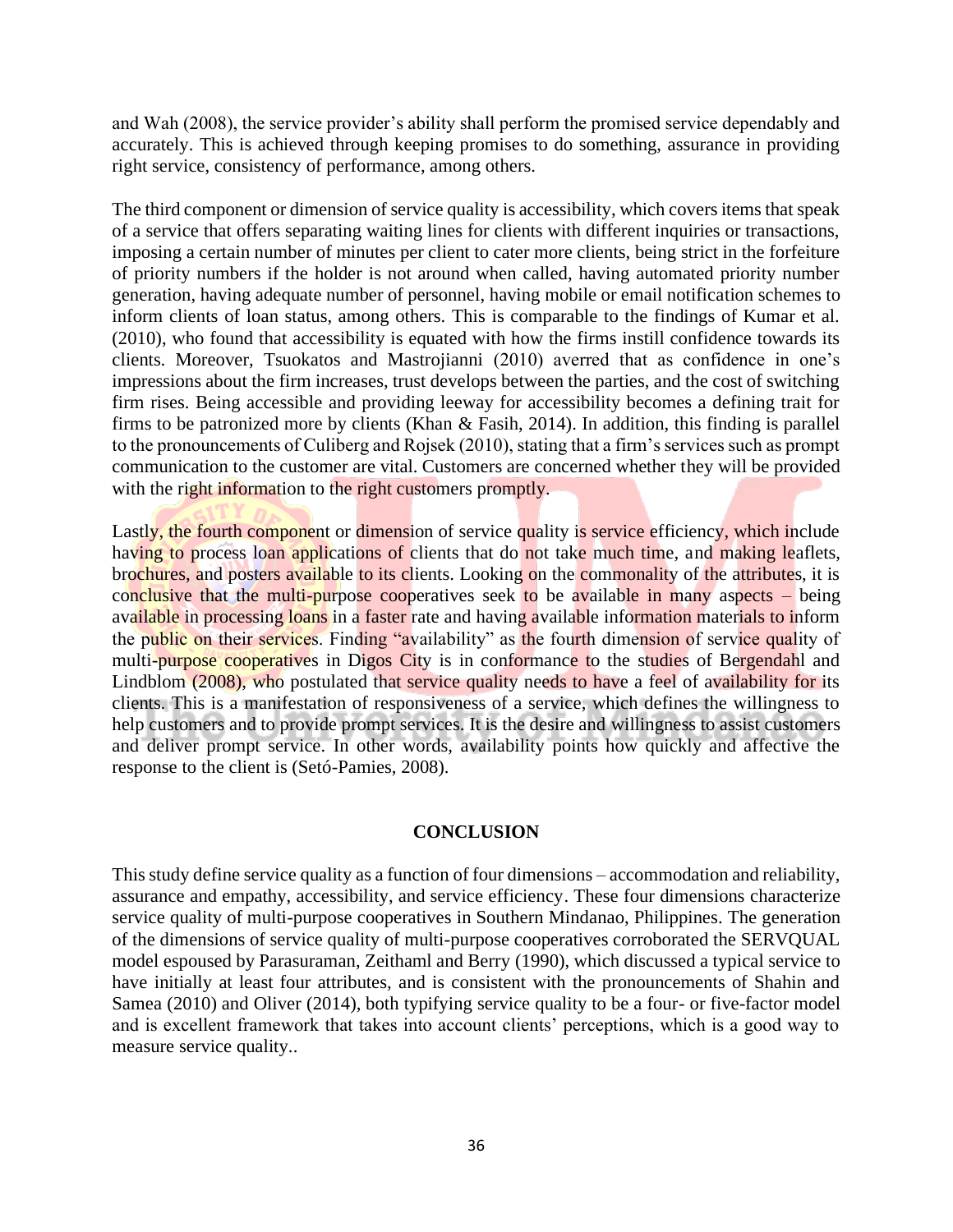

Figure 1. *Final Framework Showing the Measures of Service Quality of Multi-Purpose Cooperatives in Digos City*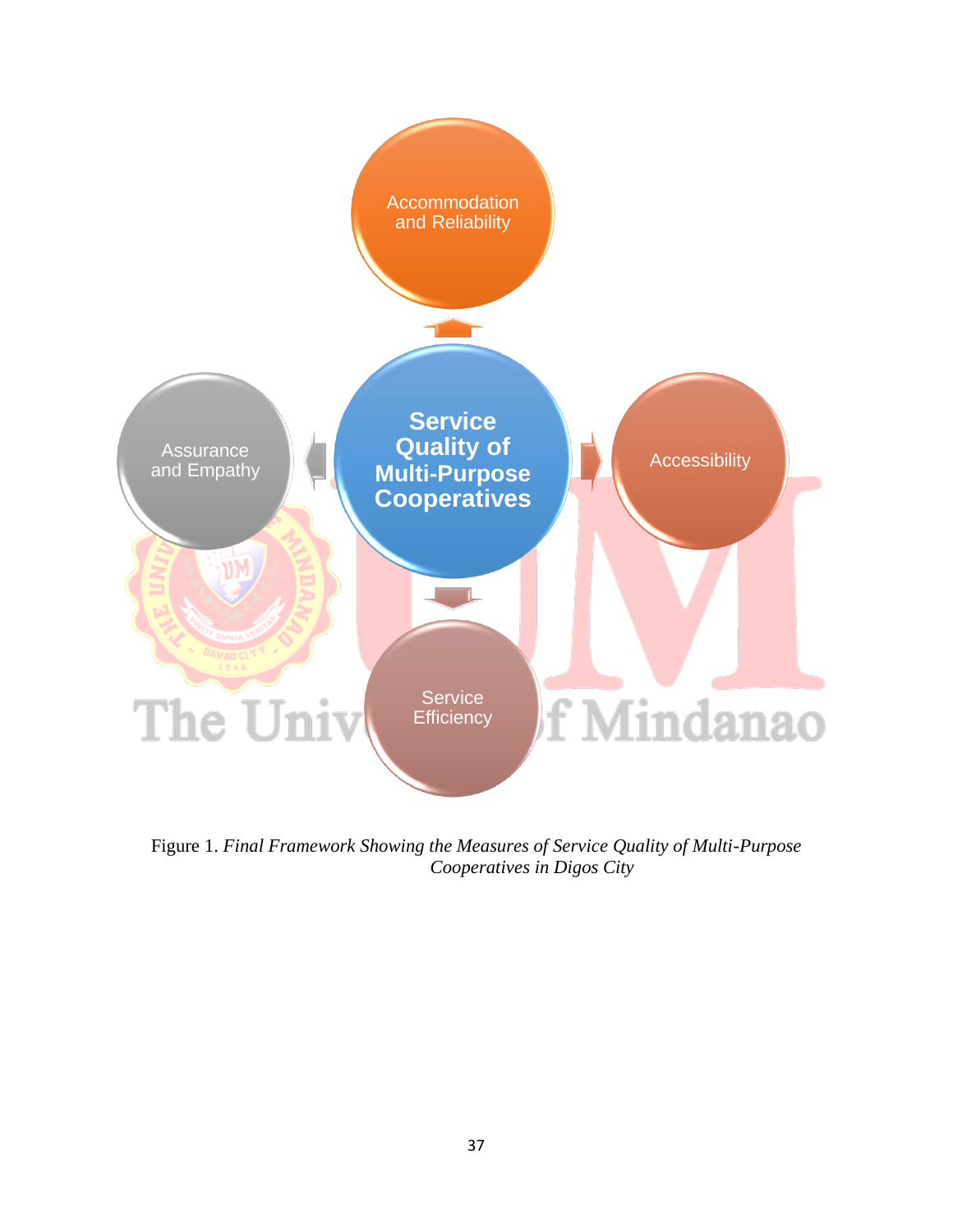#### **REFERENCES**

- Annonuevo, C. M. (2011). KADIWA: The case of a cooperative's journey to empowerment. *Philippine Social Sciences Review, 50*(1-4).
- Armstrong, J. S., & Soelberg, P. (1968). On the interpretation of factor analysis. *Psychological Bulletin, 70*(5), 361.
- Beavers, A. S., Lounsbury, J. W., Richards, J. K., Huck, S. W., Skolits, G. J., & Esquivel, S. L. (2013). Practical considerations for using exploratory factor analysis in educational research. *Practical Assessment, Research & Evaluation, 18*(6), 1-13.
- Bergendahl, G., & Lindblom, T. (2008). Evaluating the performance of Swedish savings banks according to service efficiency. *European Journal of Operational Research, 185*(3), 1663- 1673.
- Cameron, R. (2009). A sequential mixed model research design: Design, analytical and display issues. *International Journal of Multiple Research Approaches, 3*(2), 140-152.
- Caruana, A. (2002). Service loyalty: The effects of service quality and the mediating role of customer satisfaction. *European Journal of Marketing, 36*(7/8), 811-828.
- Castillo, E., & Castillo, M. (2017). Cooperatives in the socio-economic development of the Philippines. In *10th Asia Pacific Cooperative Ministers' Conference, Hanoi, Vietnam*. Retrieved from http://www.ica-ap.coop/sites/ica-ap.coop/files/2. En-[Dr.\\_Eulogio\\_T.\\_Castillo\\_Paper\\_for\\_Vietnam.PDF.](http://www.ica-ap.coop/sites/ica-ap.coop/files/2._En-Dr._Eulogio_T._Castillo_Paper_for_Vietnam.PDF)
- Culiberg, B., & Rojšek, I. (2010). Identifying service quality dimensions as antecedents to customer satisfaction in retail banking. *Economic and Business Review, 12*(3), 151-166.
- Dabholkar, P. A. (2015). How to improve perceived service quality by increasing customer participation. In *Proceedings of the 1990 Academy of Marketing Science (AMS) Annual Conference* (pp. 483-487). Springer, Cham.
- Ehigie, B. O. (2006). Correlates of customer loyalty to their bank: a case study in Nigeria. *International Journal of Bank Marketing, 24*(7), 494-508.
- Ennew, C. T., & Binks, M. R. (1999). Impact of participative service relationships on quality, satisfaction and retention: an exploratory study. *Journal of Business Research, 46*(2), 121- 132.
- Grönroos, C. (1984). A service quality model and its marketing implications. *European Journal of Marketing, 18*(4), 36-44.
- Gronroos, C. (1990). Service management: a management focus for service competition. *International Journal of Service Industry Management, 1*(1), 6-14.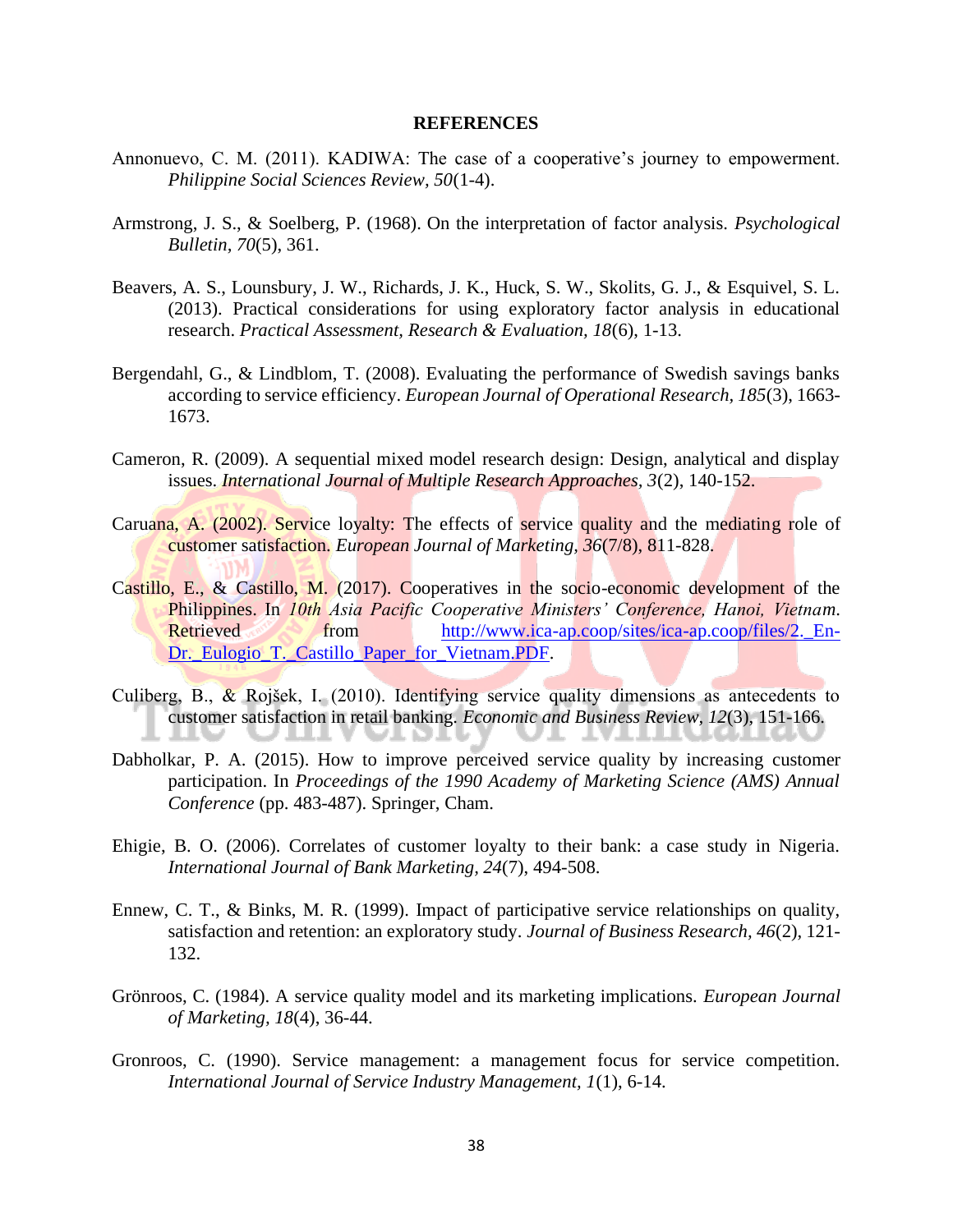- Guinto, M. A., & Otahara, T. (1999). The role of government in the development of cooperatives in the Philippines. 北海道大学農經論叢*, 55*, 99-104.
- Habaradas, R., & Umali, M. (2013). The microfinance industry in the Philippines: Striving for financial inclusion in the midst of growth (Center for Business Research & Development 2013-05). Manila: Center for Business Research & Development.
- Henson, R. K., & Roberts, J. K. (2006). Use of exploratory factor analysis in published research: Common errors and some comment on improved practice. *Educational and Psychological Measurement, 66*(3), 393-416.
- Howe, D. A. (1999, April). Total variance explained. In *Proceedings of the 13th European Frequency and Time Forum*, 1093-1099.
- Johnston, R., & Clark, G. (2008). Service operations management: improving service delivery. Pearson Education.
- Jugenissova, R. S., Yin-Fah, B. C., Li-Chen, L., & Kok-Siew, H. (2014). A study an unpleasant banking experiences and complaint behavior in Kazakhstan. *International Journal of Asian Social Science, 4*(7), 835-843.
- Kaiser, H. F., & Rice, J. (1974). Little jiffy, mark IV. *Educational and Psychological Measurement, 34*(1), 111-117.
- Khan, M. M., & Fasih, M. (2014). Impact of service quality on customer satisfaction and customer loyalty: Evidence from banking sector. *Pakistan Journal of Commerce & Social Sciences, 8*(2).

ö

- Kheng, L. L., Mahamad, O., Ramayah, T., & Mosahab, R. (2010). The impact of service quality on customer loyalty: A study of banks in Penang, Malaysia. *International Journal of Marketing Studies, 2*(2), 57.
- Korda, A. P., & Snoj, B. (2010). Development, validity and reliability of perceived service quality in retail banking and its relationship with perceived value and customer satisfaction. *Managing Global Transitions, 8*(2), 187.
- Kumar, S. A., Mani, B., Mahalingam, S., & Vanjikovan, M. (2010). Influence of service quality on attitudinal loyalty in private retail banking: An empirical study. *IUP Journal of Management Research, 9*(4).
- Ladhari, R. (2008). Alternative measures of service quality: a review. *Managing Service Quality: An International Journal, 18*(1), 65-86.
- Mishra, U. S., Sahoo, K. K., Mishra, S., & Patra, S. K. (2010). Service quality assessment in banking industry of India: A comparative study between public and private sectors. *European Journal of Social Sciences, 16*(4), 653-669.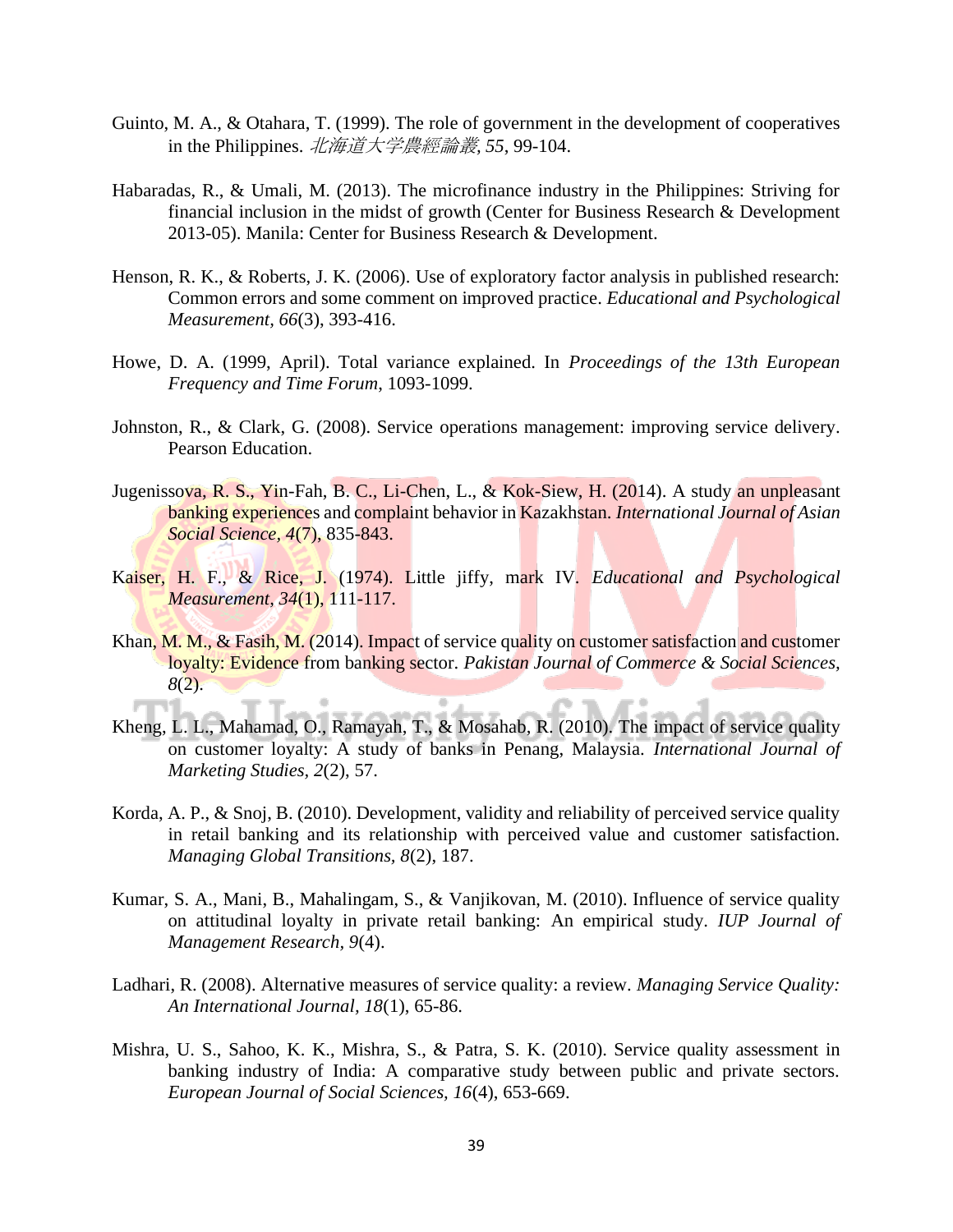- Mokhlis, S. (2012). The influence of service quality on satisfaction: a gender comparison. *Public Administration Research, 1*(1), 103.
- Ndubisi, N. O., Malhotra, N. K., & Wah, C. K. (2008). Relationship marketing, customer satisfaction and loyalty: a theoretical and empirical analysis from an Asian perspective. *Journal of International Consumer Marketing, 21*(1), 5-16.
- Ofreneo, R. E. (2013). Precarious Philippines: expanding informal sector, "flexibilizing" labor market. *American Behavioral Scientist, 57*(4), 420-443.
- Oliver, R. L. (2014). Satisfaction: A behavioral perspective on the consumer. Routledge: New York.
- Parasuraman, A., Berry, L. L., & Zeithaml, V. A. (1990). Guidelines for conducting service quality research. *Marketing Research, 2*(4).
- Quiñones Jr, B. R. (2013). 7 Breaking the barriers of microfinance. *Southeast Asia's Credit Revolution: From Moneylenders to Microfinance, 90*, 113.
- Sadek, D. M., Zainal, N. S., Taher, M. S. I. M., Yahya, A. F., Shaharudin, M. R., Noordin, N., & **Jusoff, K. (2010). Service quality perceptions between cooperative and Islamic banks of** Britain. *American Journal of Economics and Business Administration, 2*(1), 1.
- Saharkhiz, E. (2009). A study of the ways of attracting the people participation in creating cooperatives particularly multi-purpose cooperatives-from the viewpoint of administrative managers related to cooperative sector. Hamedan Province Department of Cooperatives.
- Sam, R. A., & Sam, S. A. (2013). Farmers' cooperatives in the conflict-ridden areas: The Maguindanao, Southern Philippines experience. *Journal of Social Science for Policy Implications, 1*(2), 15-24.
- Setó-Pamies, D. (2012). Customer loyalty to service providers: examining the role of service quality, customer satisfaction and trust. *Total Quality Management & Business Excellence, 23*(11-12), 1257-1271.
- Shahin, A., & Samea, M. (2010). Developing the models of service quality gaps: a critical discussion. *Business Management and Strategy, 1*(1), 2.
- Siddiqi, K. O. (2011). Interrelations between service quality attributes, customer satisfaction and customer loyalty in the retail banking sector in Bangladesh. *International Journal of Business and Management, 6*(3), 12.
- Snipes, R. L., Thomson, N. F., & Oswald, S. L. (2006). Gender bias in customer evaluations of service quality: an empirical investigation. *Journal of Services Marketing, 20*(4), 274-284.